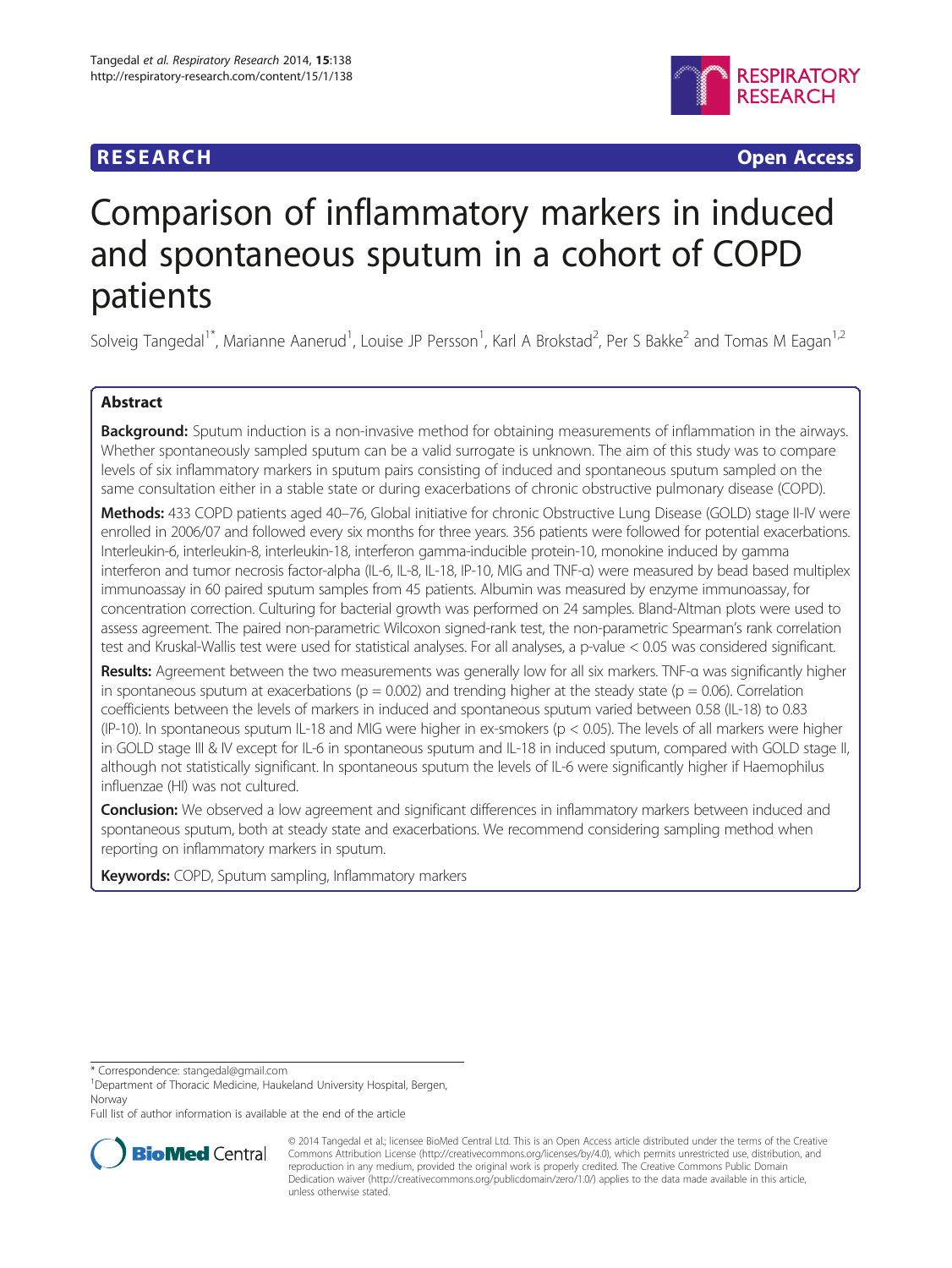## Background

Chronic obstructive pulmonary disease (COPD) is a chronic inflammatory disease affecting both the airways and lung parenchyma [\[1](#page-7-0)]. The increased airway inflammation has been well described, but its role is yet controversial [[2](#page-7-0)]. Obtaining reliable measurements of airway inflammation non-invasively can enable large cohort studies. Biomarkers sampled by methods like exhaled breath condensate and induced sputum have been compared recently [\[3\]](#page-7-0). Induced sputum sampling (ISS) is a non-invasive procedure, which has been standardized and used extensively the last 20 years [\[4\]](#page-7-0). Nebulized and inhaled saline increases sputum production in the lungs [\[4\]](#page-7-0). Induction has been reported to provide sputum samples of sufficient quality for analyses in more than 80% of asthma and COPD patients [\[5-8\]](#page-7-0). In patients with obstructive lung disease, ISS is usually performed in the steady state as it can induce bronchoconstriction [[9,10\]](#page-7-0). However, at least one study has shown that it can be done safely also during exacerbations in patients with mild to moderate COPD [[11\]](#page-7-0).

An alternative to ISS is spontaneous sputum sampling (SSS). Levels of inflammatory markers and cell counts in spontaneous and induced sputum have been presented without discriminating between the two sampling methods in some studies [\[12-14\]](#page-7-0). Two studies have found that cell viability was higher in induced than spontaneous sputum in patients with asthma or COPD [\[15,16](#page-7-0)]. However, few studies have addressed whether induced and spontaneous sputum sampled from patients with COPD can actually be used interchangeably for analyses of inflammatory markers, as it was pointed to in a review article published as late as in 2013 [\[17\]](#page-7-0). More studies on the subject were recommended already in 2002 [\[4\]](#page-7-0).

The aim of this study was to compare the levels of the six common inflammatory markers interleukin 6, 8 & 18 (IL-6, IL-8 IL-18), interferon gamma-inducible protein-10 (IP-10), tumor necrosis factor-alpha (TNF-α) and monokine induced by gamma interferon (MIG) in paired induced and spontaneous sputum samples collected from COPD patients in the stable state and/or during acute exacerbations. These markers were chosen for different roles in airways inflammation in COPD, as part of the analyses in the Bergen COPD Exacerbation Study. In addition, this study allowed for an assessment of the safety of sputum induction in COPD patients undergoing an exacerbation.

## Methods and material

### Study population

The Bergen COPD Cohort Study (BCCS) was a three year follow-up of 433 COPD patients from western Norway between 2006 and 2010, previously described in detail [\[18](#page-7-0)]. The patients were invited to our study centre

every six months, and sputum induction was performed at nearly all visits. Of the 433 COPD patients, 356 patients living in a proximity that meant they belonged to the Bergen hospital district were offered concomitant participation in the Bergen COPD Exacerbation Study (BCES). Patients included in the BCES were given a laminated green-card with detailed instructions regarding potential symptoms of COPD exacerbations and a telephone number to our study nurse. The telephone was open 12 hours per day, seven days a week for the three years the study lasted. Once contact had been made, the study nurse determined whether immediate hospitalization was necessary, or whether a visit with a study physician could be scheduled the next working day. During that visit or at the ward the day after hospitalization, sputum induction was attempted if our study physician determined the event to be a clinical COPD exacerbation, with a formal assessment according to Wedzicha and Donaldsons's definition [\[19\]](#page-7-0).

Spontaneous sputum samples were collected before the induced sputum sample at the same time point at occasions when the patients presented with abundant sputum. In total 60 sputum pairs of acceptable quality from 45 patients in the stable state  $(n = 31)$  or during COPD exacerbation  $(n = 29)$  were available for analysis. Classification into Global initiative for chronic Obstructive Lung Disease (GOLD 2007) stage and information on smoking habits, were based on the baseline visit in the BCCS. All patients provided written informed consent, and both studies were approved by the Norwegian Regional Ethical Committee.

### Sputum sampling and processing

Inductions were performed using an ultrasonic wave nebulizer. Hypertonic saline (3%) was inhaled seven minutes times three, and sputum was attempted sampled after each inhalation. If however, the patient was evaluated by the study physician as being too clinically obstructive, or if the patient did not want to inhale an increased saline concentration, the physiological saline concentration of 0.9% was inhaled instead. Of the 60 sputum pairs evaluated, induction was done with 3% saline in 47 cases, 0.9% in ten cases, while for three inductions the concentration was not recorded. Spirometric evaluations (Vitalograph S-model Vitalograph Ltd., Buckingham, England at regular visits in the steady state, EasyOne model 2001 Ndd Medizintechnik AG, Zurich, Switzerland at exacerbation visits) were performed after inhalation of 200–400 ug salbutamol prior to induction with saline. Spirometry was then repeated after each inhalation of the saline. The procedure ended if  $FEV<sub>1</sub>$  declined 20% or more, if the patient's symptoms worsened, or if the patient did not wish to proceed. If the patient's post-bronchodilator oxygen saturation was <90%, induction was not performed.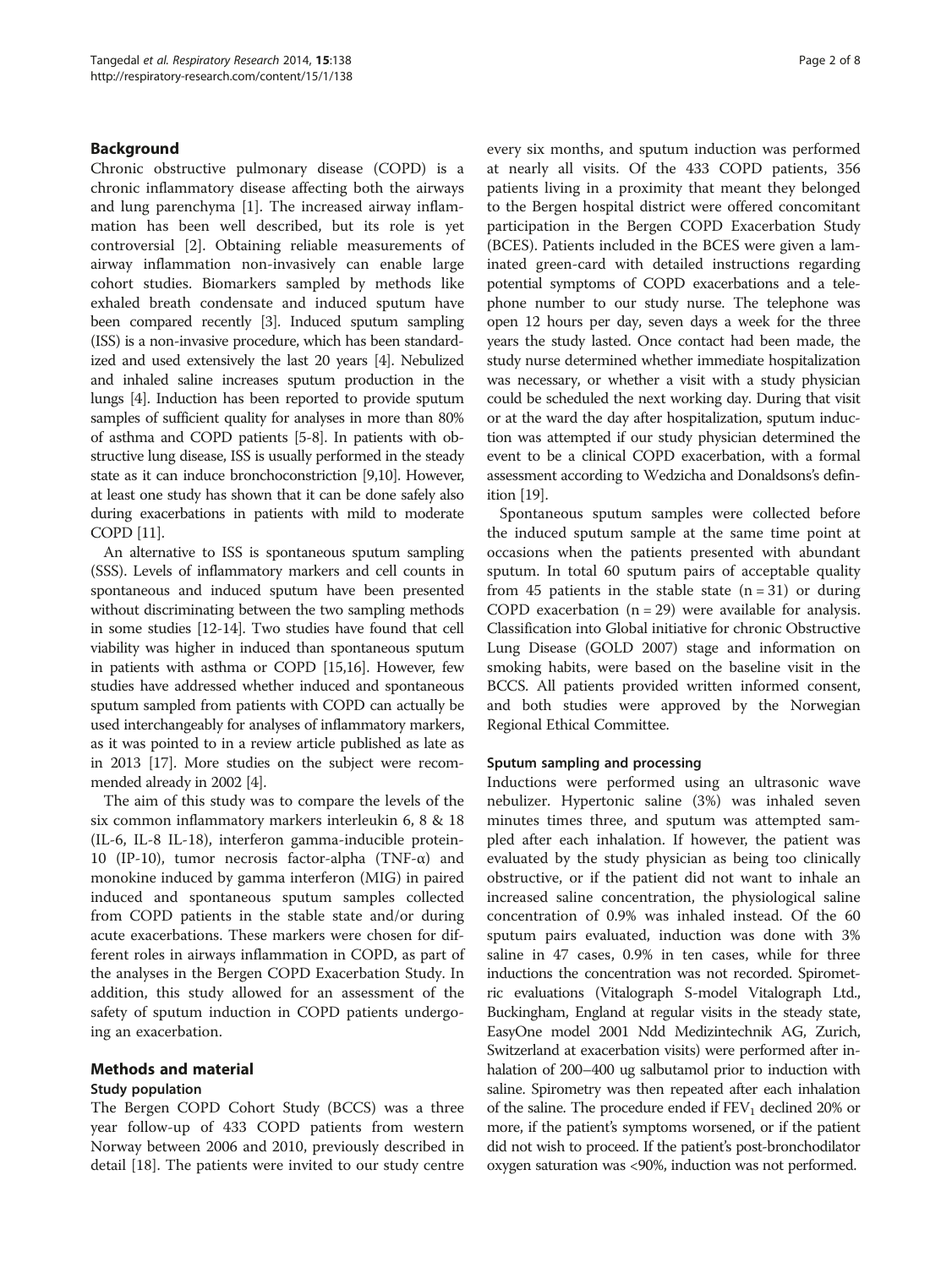For the SSS, patients were asked to expectorate in two different cups, and the most purulent sputum was processed. Both types of sputum samples were kept on ice until processed for quality control and storage, usually within 30 minutes. To break disulphide bonds in mucin, 4 ml dithiothreitol 0.1% (DDT) per gram sputum were added [\[20](#page-7-0)]. The samples were then homogenized using an Eppendorf homogenizer at 600 rpm for 15 minutes at a temperature of 4 degrees Celsius. Phosphate-buffered saline (PBS) was added, and the sample filtered to increase homogenization. Supernatants were removed after 15 minutes centrifugation at 4 degrees Celsius,  $450 g$ , aliqouted in 0.5 ml tubes, and stored at −80 degrees Celsius. Trained personnel evaluated viability after staining with tryptan blue. For the sputum samples to be considered of acceptable quality there had to be > 1 million/mL cells, < 20% epithelial cells and the leucocyte viability had to be > 30%. After December 2006, all sputum samples were also cultured at the Department of Microbiology, Haukeland University Hospital.

The sputum samples were analysed for cytokines using the Luminex® xMAP® technology (Luminex Corporation, Austin, Texas). The cytokine assay used was made by combining standards from BioRad (Bio-Plex Pro Human Cytokine Standards Group I 27-Plex #171-D50001, Lot No 5022130. Bio-Plex Pro Human Cytokine Standards Group II 23-Plex #171-D10502 Lot No 5015357) and singleplex assays containing beads for analyses of IL-6, IL-8 IL-18, IP-10, TNF-α and MIG. Thus, all six markers were analyzed in simplex. The samples were processed on a Luminex 100 instrument and the results collected and stored by STarStation software version 2.0 (STarStation Software Version 2.0, Applied Cytometry, Sheffield, UK.) The procedure was performed according to the manufacturer's instructions on six separate days in September 2011.

For 58 of the 60 sputum pairs we also had enough material to perform an enzyme immunoassay of levels of albumin in duplex (Albumin Human ELISA kit, ab 108788, Abcam, Cambridge, UK). Albumin was used as a correction factor for concentration differences between the induced and spontaneous sample for each pair in the following way: The induced to spontaneous albumin ratio was calculated for each sputum pair, and the level of each of the six markers in each of the spontaneous sputum samples multiplied by the corresponding ratio. All later statistical analyses were performed both on "corrected" sputum levels and "uncorrected" sputum levels.

## Statistical analyses

Stata 12.0 was used for the statistical analyses (StataCorp. College Station, Texas). Bland-Altman plots were made to assess agreement between the measured levels of the markers in induced and spontaneous sputum pairs. Bland & Altman advocates using the difference between the two measurements as the central measurement of bias, and the

spread of the difference as a measure of limits of agreement [[21](#page-7-0)]. Usually the difference between the measurements is plotted against the mean of the two measurements, with 2 standard deviations (SD) of the difference representing the 95% limits of agreement. However, sometimes the difference is dependent upon the size of the mean, in which Bland & Altman advocates plotting on a log scale [\[22](#page-7-0)]. This was the case for all six markers in our study.

The inflammatory markers were not normally distributed, hence the paired non-parametric Wilcoxon signedrank test was used to compare levels of the markers and cell viability between spontaneous and induced sputum. For correlation analyses between spontaneous and induced samples the non-parametric Spearman's rank correlation test was used. For comparisons of the levels of inflammatory markers by clinical characteristics, Kruskal-Wallis test was used. For comparisons of  $FEV<sub>1</sub>$  decline between stable state and exacerbations during inductions, Wilcoxon signed-rank test was used. For all analyses, a p-value of less than 0.05 was considered significant.

## Results

The characteristics of the study population are presented in Table [1](#page-3-0). 60 sputum pairs were available from 45 patients, of which 15 of the patients were women. Of the 60 sputum pairs, 31 were sampled during the stable state and 29 during COPD exacerbations (Table [1](#page-3-0)).

Mean cell viability was 98% for both the induced and spontaneous sputum samples. Among the induced samples, 2 out of 60 samples had viability below 90%, for the spontaneous samples all were 90% viable or better.

Of the six inflammatory markers, TNF- $\alpha$  was significantly higher when measured in spontaneous sputum during exacerbations and almost reaching statistical significance in the steady state (Table [2\)](#page-3-0). For the other markers, no clear trend was seen (Table [2\)](#page-3-0).

Bland-Altman plots for all six inflammatory markers on the log scale are presented in Figure [1](#page-4-0). To obtain the limits of agreement the antilog of the two standard deviations were calculated, and these are presented in Table [3](#page-4-0) together with the Spearman's rank correlation coefficients. Although the correlation was fair, varying between 0.58 for IL-18 to 0.83 for IP-10, the agreement was quite low for all six inflammatory markers. Since the 95% limits of agreement were calculated on the log scale, the upper and lower limits represents ratios relative to one. Thus, based on the calculations presented in Table [3](#page-4-0), one would expect the measurement of for instance IL-6 in spontaneous sputum to fall between 6 times higher or 8 times lower than that measured in induced sputum 95% of the time.

Even though agreement between individual measurements was low, there could be value to the spontaneous samples if the levels of the markers showed the same associations to clinical parameters in spontaneous as in the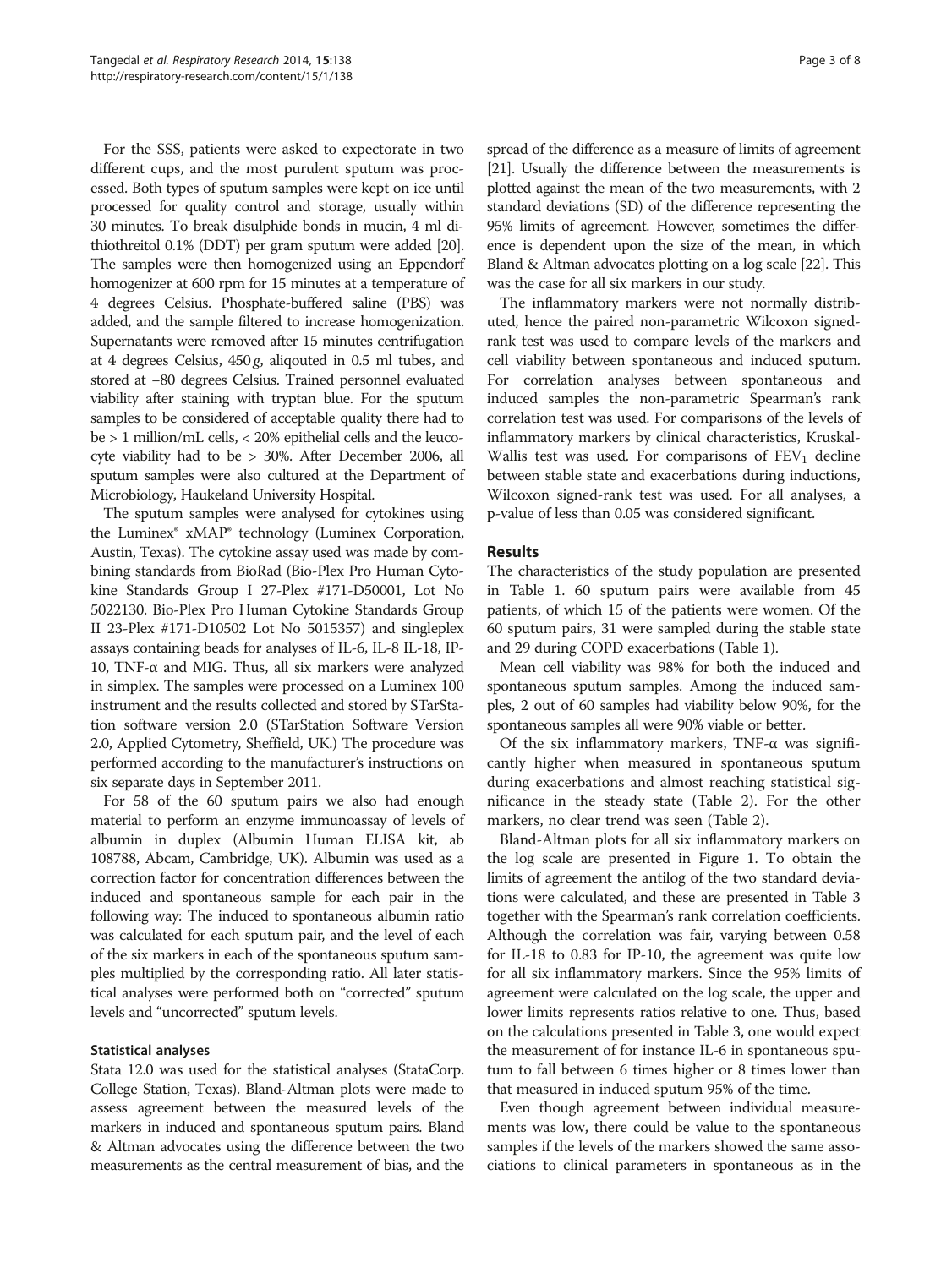<span id="page-3-0"></span>

|                                     | n            | %  |
|-------------------------------------|--------------|----|
| <b>Patients</b>                     | 45           |    |
| Age, mean (range)*                  | 63.4 (46-74) |    |
| Sex                                 |              |    |
| Women                               | 15           | 33 |
| Men                                 | 30           | 67 |
| Smoking habits                      |              |    |
| Ex                                  | 30           | 67 |
| Current                             | 15           | 33 |
| GOLD (2007) stage <sup>*</sup>      |              |    |
| $\mathbf{I}$                        | 15           | 33 |
| $\parallel$                         | 24           | 53 |
| $\mathsf{IV}$                       | 6            | 13 |
| Patients with one sputum pair**     | 36           | 80 |
| Patients with multiple sputum pairs | 9            | 20 |
| Sputum pairs                        | 60           |    |
| stable state                        | 31           | 52 |
| during exacerbation                 | 29           | 48 |
| H.influenza positive <sup>+</sup>   |              |    |
| <b>No</b>                           | 12           |    |
| Yes                                 | 12           |    |

\* At inclusion.

\*\*Consisting of one spontaneous and one induced sputum sample.

† Detected in induced and/or spontaneous sputum sampled from stable state visits, and/or exacerbations.

induced sputum samples. Potential associations between measured levels of the inflammatory markers in spontaneous and induced samples, and clinical variables are presented in Table [4.](#page-5-0) There was no consistent difference in levels of any of the six markers between current and exsmokers. However, in the spontaneous samples the measured levels of IL-18 and MIG were significantly higher in ex-smokers, an association not found in the induced samples. For all markers except IL-6 and IL-18, there was a non-significant trend of higher levels in GOLD stage III & IV compared with GOLD stage II. Importantly however, the pattern was the same for both spontaneous and induced sputum samples. Finally, in the 24 sputum pairs where culture was obtained, we examined which impact Haemophilus influenzae (HI) had on the pattern of the sputum markers. In the spontaneous samples HI was associated with significantly lower levels of IL-6, a difference not found in the induced samples. In addition, we observed that in the spontaneous samples levels of MIG were lower in sputum with HI, whereas the opposite pattern was seen in the induced samples (Table [4\)](#page-5-0).

To assess the safety of induction during exacerbations and the stable state we calculated the decline in  $FEV<sub>1</sub>%$ predicted during induction for all COPD patients who underwent inductions both in the BCCS and BCES. For decline in  $FEV<sub>1</sub>%$  predicted from post bronchodilation values during induction the relative fall was calculated (thus a fall from 30% predicted to 20% predicted will be presented as a 33% decline). To avoid repeated measurements from the same patient at steady state and/or at exacerbations only one registered induction at the two different disease states was selected for analyses per patient. 63 patients were induced during exacerbation. 33 of the patients were GOLD stage III or IV, while the remaining 30 were GOLD stage II. We found no significant difference in  $FEV<sub>1</sub>%$  predicted decline caused by induction related to disease severity  $(p = 0.07)$  during exacerbations. When comparing patient groups in the stable state we found that patients with more severe COPD had a statistically larger decline related to induction, than patients with COPD GOLD stage II  $(p < 0.001)$ . The relative fall was significantly higher during the stable state than during exacerbations  $(p = 0.03)$  (Table [5\)](#page-6-0). However, no adverse events followed inductions regardless of disease state and severity, and all patients increased in  $FEV<sub>1</sub>$  after a rest period and a new inhalation of salbutamol.

Table 2 A comparison of inflammatory markers in induced and spontaneous sputum sampled from the COPD patients at the time; either during a COPD exacerbation or during the stable state

|                                     | During a COPD exacerbation $n = 28$ |                              | During the stable state $n = 30$ |                          |                              |       |
|-------------------------------------|-------------------------------------|------------------------------|----------------------------------|--------------------------|------------------------------|-------|
|                                     | Induced sputum<br>sample            | Spontaneous sputum<br>sample | $p^*$                            | Induced sputum<br>sample | Spontaneous sputum<br>sample | $p^*$ |
| IL-6(pg/ml) median, IQR             | $10.0(4.9 - 26.6)$                  | $10.4(2.8-23.3)$             | 0.29                             | 20.5(6.11-43.2)          | 13.9(2.2-55.2)               | 0.46  |
| IL-8(pg/ml) median, IQR             | 339.7(193.6-663.9)                  | 344.9(173.9-812.2)           | 0.77                             | 514.2(225.6-1257.2)      | 3709.9(171.7-976.7)          | 0.18  |
| $IP-10(pq/ml)$                      | 735.0(205.4-2099.6)                 | 372.1(218.7-1416.2)          | 0.15                             | 529.0(215.4-2554.8)      | 362.3(142.0-1393.1)          | 0.07  |
| TNF-a (pg/ml) median,<br>IQR        | $3.0(0.2 - 11.8)$                   | $6.3(2.0-34.0)$              |                                  | $0.002$ $0.9(0-2.4)$     | $1.3(0.2 - 4.3)$             | 0.06  |
| IL-18 (pg/ml) median,<br><b>IOR</b> | $9.2(4.9-12.9)$                     | $10.6(3.6-27.3)$             | 0.52                             | $6.5(2.4-25.6)$          | $9.6(0.8 - 18.2)$            | 0.64  |
| MIG (pg/ml) median,<br>IQR          | 539.2(100.1-1496.0)                 | 384.6(221.2-1997.0)          | 0.41                             | 534.4(56.9-1450.1)       | 567.4(178.0-2031.7)          | 0.82  |

\* Wilcoxon sign rank test.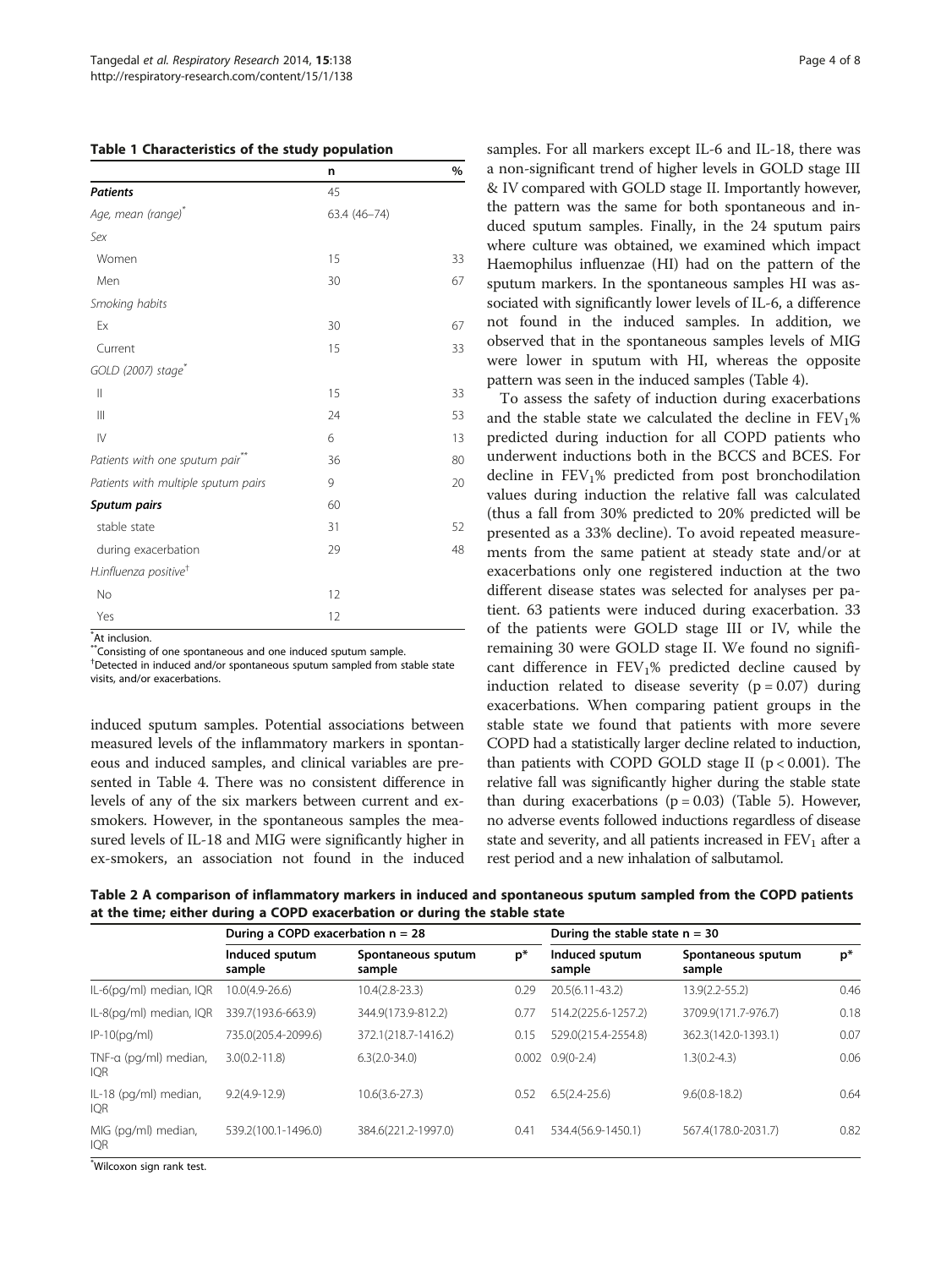

<span id="page-4-0"></span>

## **Discussion**

This study showed that for the six inflammatory markers, the correlation between levels measured in induced and spontaneous sputum pairs was fair, but the agreement was quite low. TNF-α was significantly higher in spontaneous sputum samples than in induced samples when measured during a COPD exacerbation. Further, there was a relationship between HI carrier state and IL-6, and smoking status and IL-18 and MIG, found only in spontaneous sputum samples.

There are some methodological issues to consider. Firstly, it has been shown that both PBS and DTT affect the recovery of some cytokines [[12,23\]](#page-7-0). However, a strength of this study was that the exact same processing protocol was used for all sputum pairs, and this should

thus not impact the measured levels differently between spontaneous and induced sputum samples. Secondly, all the inflammatory markers were measured in simplex, thus the potential measurement error is greater than if the markers were measured in duplex. The choice of analysing in simplex was due to cost, since this is part of a larger analysis of inflammatory markers in sputum. Most importantly however, all sputum pairs were analysed on the same plate, on the same day. Thus the measurement error should not differ between spontaneous and induced samples. Thirdly, we found associations between inflammatory markers and smoking, and inflammatory markers and colonization with HI only in spontaneous sputum. We found no association between inflammatory markers and GOLD stage in either type of sputum, but

Table 3 Rank correlation coefficients and the 95% limits of agreement between measurements of six inflammatory markers in induced and spontaneous sputum samples

|                 | Correlation coefficient <sup>®</sup> | Bland & Altmans 95% limit of agreement <sup>†</sup> |       |  |  |
|-----------------|--------------------------------------|-----------------------------------------------------|-------|--|--|
|                 |                                      | Lower                                               | Upper |  |  |
| IL-6 (pg/ml)    | 0.729                                | 0.12                                                | 6.35  |  |  |
| IL-8 (pg/ml)    | 0.695                                | 0.12                                                | 5.59  |  |  |
| $IP-10$ (pg/ml) | 0.833                                | 0.08                                                | 13.7  |  |  |
| TNFa (pg/ml)    | 0.600                                | 0.11                                                | 5.53  |  |  |
| $IL-18$ (pg/ml) | 0.583                                | 0.09                                                | 29.99 |  |  |
| MIG (pg/ml)     | 0.754                                | 0.10                                                | 17.24 |  |  |

\*<br>Spearman's rank correlation test.<br>T+2.5D of the mean difference be

 $^{\dagger}$ ±2 SD of the mean difference between the two measurements.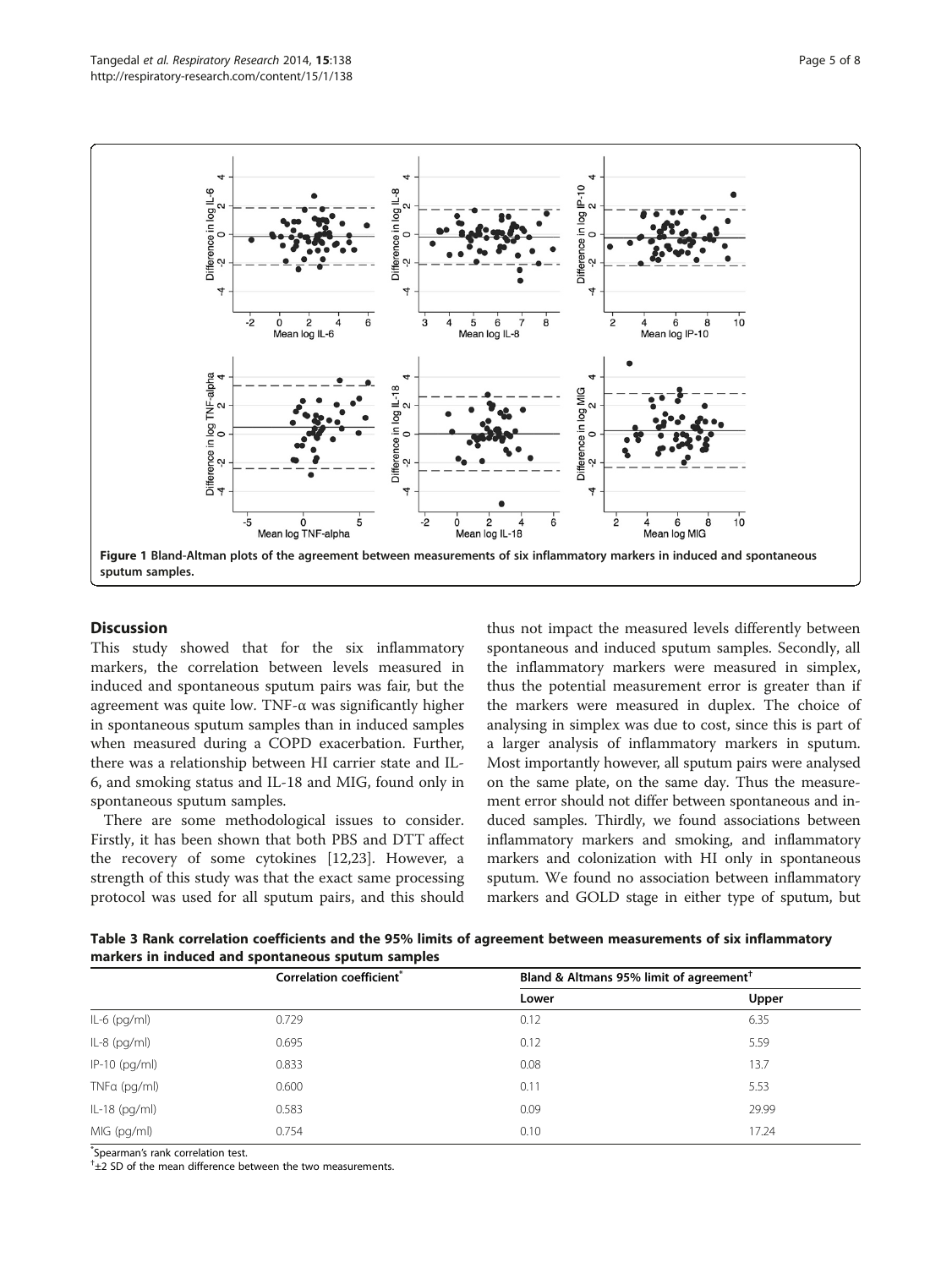|                | Smoking status          |                     |       | GOLD stage          |                     |       | H. influenzae         |                       |                |
|----------------|-------------------------|---------------------|-------|---------------------|---------------------|-------|-----------------------|-----------------------|----------------|
|                | Current smoker $n = 15$ | Ex-smoker $n = 29$  | $p^*$ | $II n = 15$         | $III+IV n = 29$     | $p^*$ | No n-12               | $Yes = n = 12$        | $\mathsf{p}^*$ |
| $IL-6(pq/ml)$  |                         |                     |       |                     |                     |       |                       |                       |                |
| induced        | $17.2(5.7 - 36.2)$      | $16.7(4.0-43.2)$    | 0.63  | $16.7(4.5-67.8)$    | 19.4(5.2-36.2)      | 0.78  | 20.7(10.9-49.0)       | 17.8(1.3-28.6)        | 0.16           |
| spontaneous    | $10.2(3.0-29.5)$        | 21.5(5.8-48.2)      | 0.22  | $15.6(2.2-64.9)$    | 13.8(4.45.8)        | 0.79  | 32.2(22.4-75.38)      | $12.0(2.6 - 18.8)$    | 0.01           |
| IL-8(pg/ml)    |                         |                     |       |                     |                     |       |                       |                       |                |
| induced        | 505.4(161.3-805.9)      | 517.0(193.3-1257.2) | 0.54  | 233.4(170.0-1257.2) | 529.0(224.5-1156.0) | 0.37  | 277.6(170.0-649.0)    | 655.49(274.70-832.70) | 0.32           |
| spontaneous    | 221.0(165.4-674.4)      | 405.0(173.2-891.8)  | 0.42  | 210.1(112.7-844.1)  | 546.3(174.7-891.8)  | 0.18  | 336.9(210.1-734.2)    | 570.4(265.8-1141.4)   | 0.23           |
| $IP-10(pg/ml)$ |                         |                     |       |                     |                     |       |                       |                       |                |
| induced        | 216.5(130.9-826.2)      | 624.3(289.9-1844.9) | 0.08  | 232.5(175.2-748.3)  | 600.8(216.7-1844.9) | 0.20  | 477.5(175.2-2554.8)   | 696.1(56.0-1574.1)    | 0.85           |
| spontaneous    | 345.6(124.9-716.5)      | 461.0(237.5-1361.7) | 0.14  | 354.5(129.7-780.1)  | 448(237.5-1202.0)   | 0.33  | 491.9(285.2-2269.7)   | 582.7(180.0-1093.0)   | 0.42           |
| $TNF-a(pq/ml)$ |                         |                     |       |                     |                     |       |                       |                       |                |
| induced        | $0.4(0-1.9)$            | $1.5(0-4.8)$        | 0.34  | $0.00(0.00-2.5)$    | $1.6(0-4.2)$        | 0.14  | $2.3(0.0-5.1)$        | $3.2(0.7 - 24.3)$     | 0.24           |
| spontaneous    | $0.9(0-3.2)$            | $3.3(0.3 - 7.4)$    | 0.20  | $0.5(0.0-4.5)$      | $2.4(0.8-7.4)$      | 0.18  | 6.43.7-14.0           | $7.9(2.1 - 173.9)$    | 0.69           |
| IL-18(pg/ml)   |                         |                     |       |                     |                     |       |                       |                       |                |
| induced        | $9.0(0.9 - 19.3)$       | $8.4(4.1 - 25.6)$   | 0.58  | $10.6(2.4 - 14.9)$  | $6.3(4.1 - 25.6)$   | 0.91  | $5.04(0.0-13.6)$      | $4.2(0.6 - 10.1)$     | 1.0            |
| spontaneous    | $2.9(0.5 - 14.8)$       | $14.8(8.3 - 31.7)$  | 0.01  | $8.8(1.0-15.1)$     | 14.6(3.5-29.8)      | 0.24  | $10.4(5.0-13.9)$      | $7.0(2.7 - 25.2)$     | 0.45           |
| MIG(pg/ml)     |                         |                     |       |                     |                     |       |                       |                       |                |
| induced        | 332.2(30.1-661.7)       | 806.3(110.5-1391.4) | 0.15  | 121.8(41.2-897.0)   | 661.7(110.5-1314.3) | 0.27  | 157.8(43.3-1714.8)    | 677.1(179.0-961.8)    | 0.54           |
| spontaneous    | 208.5(31.7-385.8)       | 626.8(222.6-2031.7) | 0.03  | 280.4(69.8-1537.1)  | 383.4(205.3-1941.6) | 0.47  | 1473.0 (438.8-4392.9) | 740.5(384.6-2088.3)   | 0.33           |

## <span id="page-5-0"></span>Table 4 Median (IQR) values of inflammatory markers in induced and spontaneous sputum samples by smoking, GOLD stage and H. influenzae carrier state

\* Kruskal-Wallis test.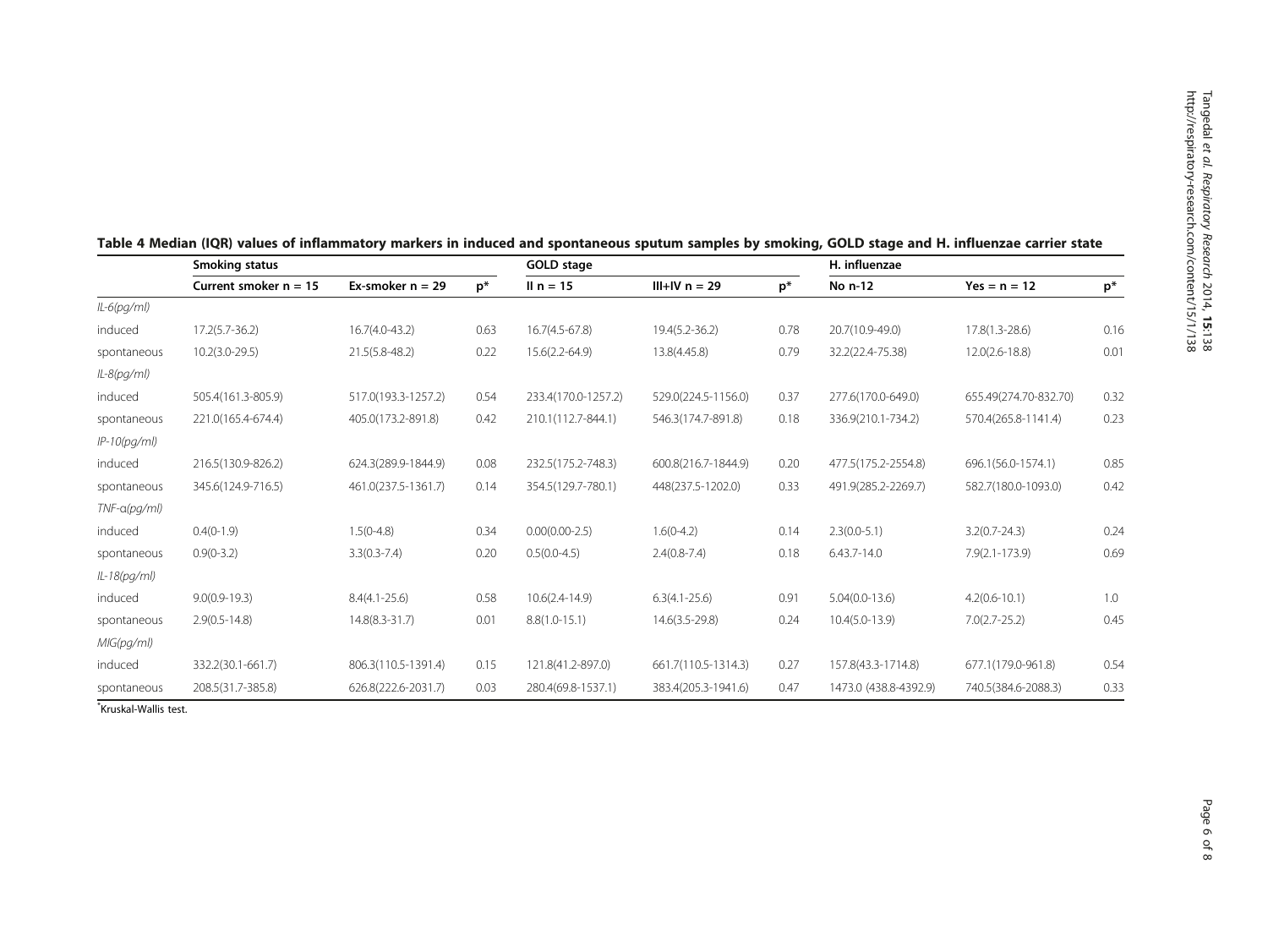<span id="page-6-0"></span>Table 5 Relative FEV<sub>1</sub> decline in % predicted during sputum induction

|              | <b>Exacerbations</b> | Steady state    | $\boldsymbol{\ast}$<br>р |  |
|--------------|----------------------|-----------------|--------------------------|--|
|              | $n = 63$             | $n = 390$       |                          |  |
|              |                      |                 | 0.004                    |  |
| Median (IQR) | 12.64(5.56-21.79)    | 18.75(11.11-25) |                          |  |
| Mean (SD)    | 14.80(13.05)         | 18.51(11.44)    |                          |  |

\* Wilcoxon sign rank test.

this may be due to lack of strength. Finally, the choice on whether to induce or not during an exacerbation was based on several subjective factors in addition to oxygen saturation; most importantly patients' willingness to be induced and the clinicians' evaluation regarding obstructivity. Thus, it is impossible from this design to conclude that sputum induction would be safe during all exacerbations.

Although more studies on the subject of whether spontaneous and induced sputum samples could be compared was recommended already in 2002 [[4](#page-7-0)], few studies have yet been published. We have found one earlier report on levels of IL-8 in spontaneous versus induced sputum that showed no significant differences in IL-8 levels between the two sputum types in COPD patients in stable state [[16](#page-7-0)]. Our study confirmed the results from this earlier study, but in addition we were able to show that this is true also during exacerbations. We have been unable to find earlier reports on the relationship between levels of inflammatory markers in spontaneous and induced sputum for the remaining five inflammatory markers. To our knowledge comparison of other inflammatory markers in induced and spontaneous sputum sampled on the same consultation has not been performed in patients with obstructive pulmonary disease.

It has previously been shown that the sputum sampled early during induction has a different consistency and cell composition than sputum sampled late in the induction [[24,25\]](#page-7-0). It is likely that more central airways are sampled early, and would thus most resemble spontaneous sputum. Thus, induced sputum is likely to sample a more distal airways environment than spontaneous sputum. Central and distal airways differ by epithelial components [[26](#page-7-0)], distribution of immune cells [\[27,28\]](#page-7-0), and possibly respiratory microbiome [\[29](#page-7-0)]. Thus, it is theoretically rather likely that levels of inflammatory markers differ between spontaneous and induced sputum samples. However, one can argue that spontaneous sputum could be a favorable alternative to induced sputum when patients find induction uncomfortable, or the safety of the induction is uncertain, and enable sampling in primary healthcare settings where induction is rarely if ever performed to our knowledge. Cell viability in spontaneous sputum has in some studies been shown to be poorer than in induced sputum samples [[15,16\]](#page-7-0). Such was not the case in our samples, where viability was as good in the spontaneous samples as in the induced samples. In our study the time from collection to processing was usually very short, which could explain the high viability.

Although agreement for individual measurements was low, measuring levels of inflammatory markers in spontaneous sputum could have value for instance in serial measurements of spontaneous sputum, something our study is not equipped to assess. Also, although comparisons of inflammatory markers between spontaneous and induced sputum is invalid for some markers, they may be valid for others.

There are still sparse data on the safety on induction in patients with severe COPD during exacerbations, and in several studies sputum induction is performed during exacerbation without the published reporting on potential adverse effects on the procedure [\[3](#page-7-0),[30,31](#page-7-0)].

In our study we found statistical differences in  $FEV<sub>1</sub>%$ predicted decline between patients with moderate and severe/very severe COPD only during steady state, while disease severity did not affect the decline during exacerbations. No adverse events were registered during either the steady state or during exacerbations. This is in accordance with other reports [[7,11](#page-7-0)], but we expand by including patients with severe/very severe COPD. However, it should be stressed that necessary precautions need to be taken such as having access to acute rescue medications, and that all inductions only should be performed by trained medical personnel [\[32](#page-7-0)].

The results from the current study point toward a necessity for reporting on sampling methods when considering inflammatory markers in sputum samples collected from COPD patients both during the steady state and during acute exacerbations as the agreement was generally low as assessed by Bland & Altman's 95% limits of agreement. Whether levels of inflammatory markers can be compared between spontaneous and induced sputum samples likely differ by each inflammatory marker in question, and should be addressed within each study. In cases where induced sputum sampling is impossible, spontaneous samples may have value if compared with other spontaneous samples.

#### Abbreviations

BCCS: Bergen COPD cohort study; BCES: Bergen COPD exacerbation study; COPD: Chronic obstructive pulmonary disease; DDT: Dithiothreitol; GOLD: Global initiative for chronic obstructive lung disease; HI: Haemophilus influenza; IL-6: Interleukin 6; IL-8: Interleukin 8; IL-18: Interleukin 18; IP-10: Interferon gamma-inducible protein-10; MIG, Monokine induced by gamma interferon; ISS: Induced sputum sampling; PBS: Phosphate-buffered saline; SSS: Spontaneous sputum sampling; TNF-α: Tumornecrosis factoralpha.

#### Competing interests

The authors declare that they have no competing interests.